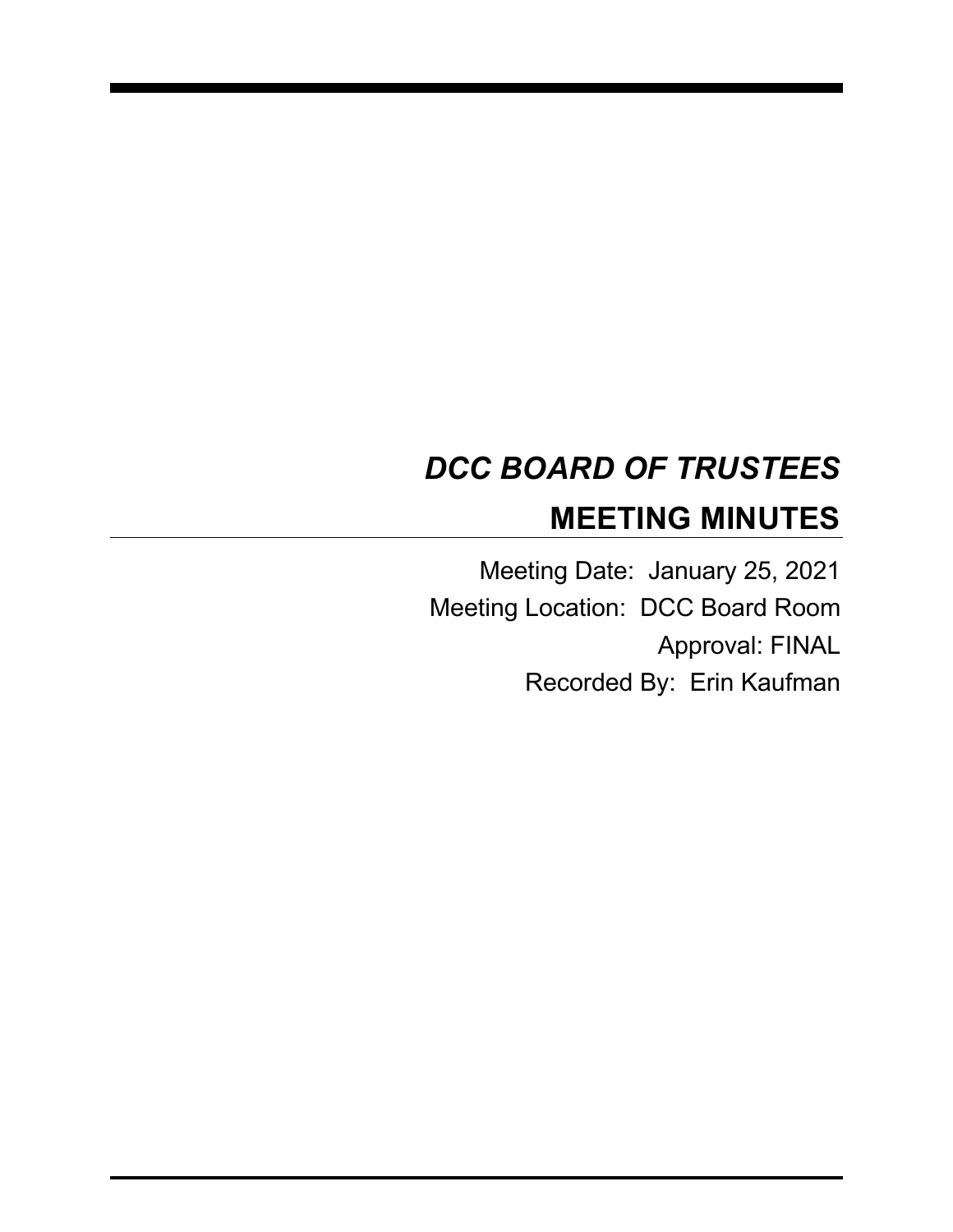## **Attendance**

| <b>Name</b>              | <b>Title/Organization</b>          | <b>Present</b> |
|--------------------------|------------------------------------|----------------|
| Chad Knudson             | Chair                              | Yes            |
| Darla Handran            | Vice Chair                         | <b>Yes</b>     |
| Spencer Johnson          | Trustee                            | Yes            |
| Cindy Larsen             | Trustee                            | Yes            |
| Sarah Thorson            | Trustee                            | Yes            |
| Mike Wilondek            | Trustee                            | Yes            |
| Scott Mickelsen          | President                          | No.            |
|                          |                                    |                |
| Suela Cela               | VP - Academic and Student Affairs  | <b>Yes</b>     |
| Erin Kaufman             | <b>Academic Coordinator</b>        | <b>Yes</b>     |
| Leslie Weldon            | VP-Advancement and Human Resources | <b>Yes</b>     |
| Laurie Huber             | Director - DCC Lewistown           | Yes            |
| Joe Peterson             | <b>Athletic Director</b>           | Yes            |
| <b>Tyrel Huseby</b>      | DCC IT                             | Yes            |
| <b>Community Members</b> |                                    |                |
| Jamie Crisafulli         | Ranger Review                      | Yes            |
|                          |                                    |                |
|                          |                                    |                |

\_\_\_\_\_\_\_\_\_\_\_\_\_\_\_\_\_\_\_\_\_\_\_\_\_\_\_\_\_\_\_\_\_\_ \_\_\_\_\_\_\_\_\_\_\_\_\_\_\_\_\_\_\_\_\_\_\_\_\_\_\_\_\_\_\_\_\_\_\_\_\_

Chad Knudson, Chair **Darla Handran, Vice Chair** Darla Handran, Vice Chair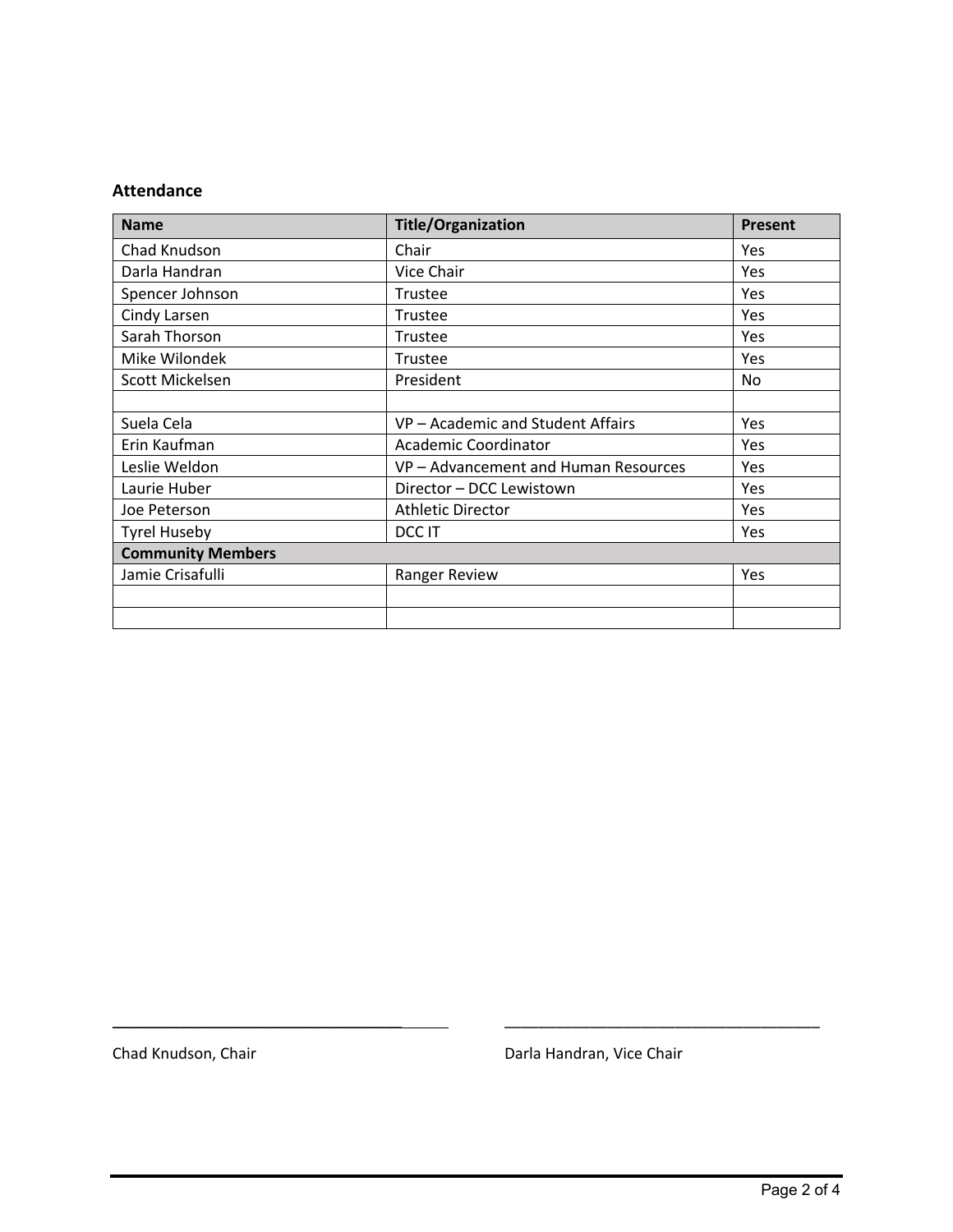**Dawson Community College Board of Trustees Minutes of the Regular Board Meeting Monday, January 25, 2021 5:30 pm Recorded by Erin Kaufman**

**The meeting was called to order by Chair Knudson at 5:30 p.m. The Chair called for introductions.**

#### **Correspondence**

Letter was received from MT University System (MUS) Methods of Administration (MOA) Civil Rights Review, Desk Audit beginning March 1, 2021.

#### **Minutes**

• Trustee Wilondek moved/ Trustee Thorson seconded to approve the minutes of the December 21, 2020 board meeting correcting a few spelling errors, no other issues.

o **Motion carried unanimously.**

#### **Reports**

President

The President's Report stands as submitted.

#### **Suela Cela gave an update for the president report**:

Winter session ended up at 45.2 FTE

Spring semester has started, with the testing of all students, numbers were high so classes were put online the first couple of weeks. We plan to go have on campus classes as soon as our positive numbers decrease. Numbers for spring semester look good. We are at 322 FTE compared to 251 from last spring.

**Finance Committee Meeting report by Trustee Wilondek**: Cody Sevier with Edward Jones came to meeting got. Ullman fund is up this year. Cody believes we should move some funds from the American Fund to the International Fund. Trustee Wilondek believes Cody should be invited to a board meeting to help explain to the Board of Trustees. Discussed state and federal grants.

#### **HR Committee Report by Trustee Larsen**:

Discussion of the growing of the Ag Department. Hiring of Faculty, Adjunct and other staff.

#### **Policy Committee Report by Trustee Thorson**:

Language and formatting was cleaned up in the policies, will present changes tonight. Adding six policies due to accreditation and the PRFR report. Academic Integrity was removed as it is covered in the Academic Policy. All policies reviewed.